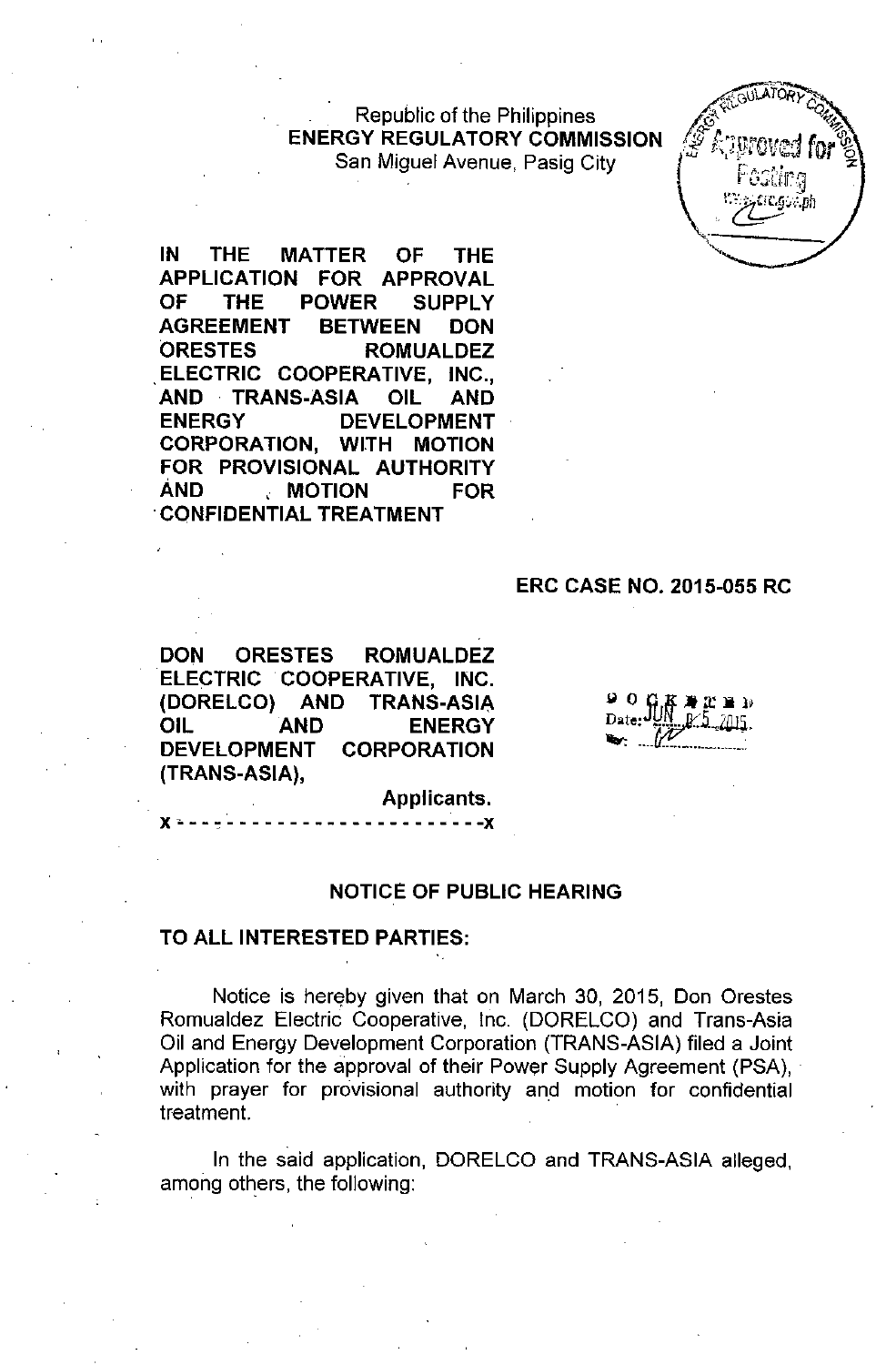- 1. DORELCO is a non-stock, non-profit electric cooperative organized and existing under Presidential Decree No. 269 (P.D. 269), as amended, with principal office at Barangay San Roque, Tolosa, Leyte. It has a franchise to distribute electricity in the Municipalities of Abuyog, Burauen, Dagami, Dulag, Javier, Julita, La Paz, Macarthur, Mahaplag, Mayorga, Tabon-Tabon, Tanuan, Tolosa all within the Province of Leyte;
- 2. TRANS-ASIA is a corporation duly organized and existing under the laws of the Republic of the Philippines, with principal address at Level **11,** PHINMA Plaza, 39 Plaza Drive, Rockwell Center, Makati City;
- 3. Pursuant to Rule 20 (B) of the Commission's Rules of Practice and Procedure, the instant application is submitted to the Commission for its review and approval of the PSA dated December 20, 2014 executed by and between DORELCO and TRANS-ASIA;
- 4. In compliance with Rule 6 of the Commission's Rules of Practice and Procedure, a copy of the Joint Application with all its annexes and accompanying documents were furnished to the legislative bodies of the cities or municipalities where DORELCO principally operates. The copies of the corresponding proofs of receipt are attached to the application as Annex "C-1" and series;
- 5. Furthermore, they have caused the publication of the present Joint Application in its entirety, excluding its annexes, in a newspaper of general circulation within DORELCO's franchise area. The copies of the newspaper and the corresponding affidavit of publication are attached as Annexes "C-2" and "C-3," respectively;
- 6. TRANS-ASIA was selected as a winning bidder after the Power Sector Assets and Liabilities Management Corporation (PSALM) conducted a bidding for the selection and appointment of Independent Power Producer Administrator (lPPA) for the Strips of Energy of the Unified Leyte Geothermal Power Plant (ULGPP) pursuant to Section 51(c) of Republic Act No. 9136 (R.A. 9136), otherwise known as the *Electric Power Industry Reform Act* of 2001 (EPIRA). TRANS-ASIA was issued a *Notice* of *Award* by PSALM for the right to 40 MW Strips of Energy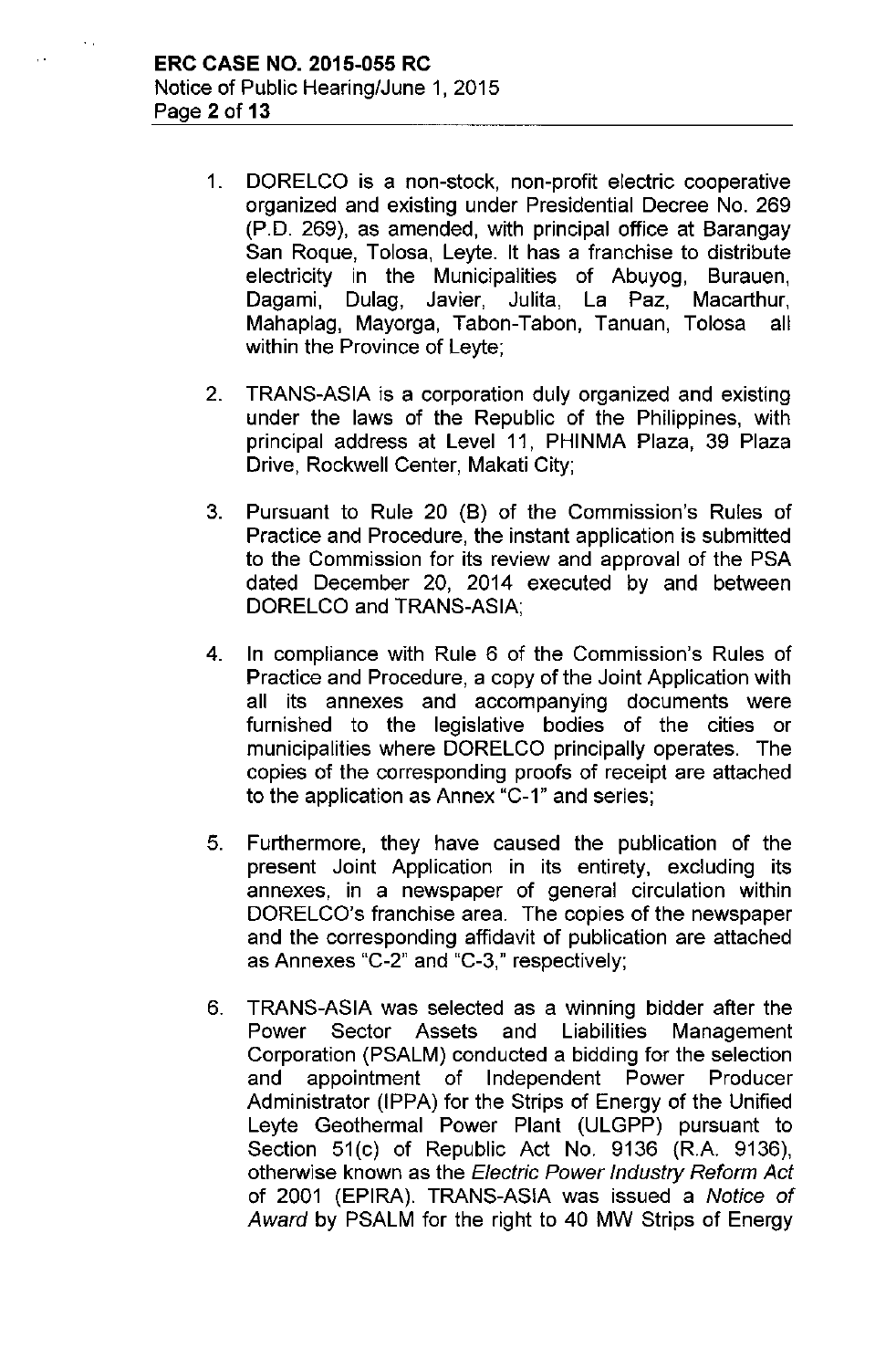$\mathbf{r}$ 

from the ULGPP. A copy of the *Notice of Award* is attached to the application as Annex "D";

- 7. Power Supply. At present, DORELCO sources its electricity requirements from different power suppliers. However, due to increasing energy demand and volatility of Wholesale Electricity Spot Market (WESM) prices, DORELCO deemed it necessary to look for additional capacity to address its electricity requirements, aggregate with other Region 8 ECs to ensure bargaining power in negotiating with potential power suppliers;
- 8. Regretfully, sometime on November 2013, Typhoon Yolanda severely hit the region which resulted to loss of lives, total shutdown of basic services, commercial establishments, tourism, agriculture, infrastructure, telecommunication, transportation, financial services, and hospitals, among others. Rehabilitation efforts and restoration of reliable electric services is essential for the economic recovery of the region;
- 9. Competitive Procurement Process. In view of the power supply and demand situation in the region and due to the damage brought about by Typhoon Yolanda, the eleven (11) electric cooperatives of Region 8 composed of Don Orestes Romualdez Electric Cooperative, Inc. (DORELCO), Leyte II Electric Cooperative, Inc. (DORELCO), Leyte III Electric Cooperative, Inc. (DORELCOI), Leyte IV Electric Cooperative, Inc. (LEYECO IV), Leyte V Electric Cooperative, Inc. (LEYECO V), Southern Leyte Electric Cooperative, Inc (SOLECO), Biliran Electric Cooperative, Inc. (BILECO), Samar I Electric Cooperative, Inc. (ESAMELCO), Samar II Electric Cooperative, Inc. (ESAMELCO) and Eastern Samar Electric Cooperative, Inc. (ESAMELCO) (the Region 8 ECs) agreed through a Memorandum of Agreement (MOA) to conduct a joint procurement of their short-term aggregated baseload requirement. A Bids and Awards Committee was created to conduct the "R8 Joint Competitive Power Supply Procurement" (R8 JCPSP). A copy of the MOA is attached to the application as Annex **"E".**,
	- 9.1. The Region 8 ECs initially prepared their respective least-cost power supply plans and subsequently their aggregated demand for competitive bidding;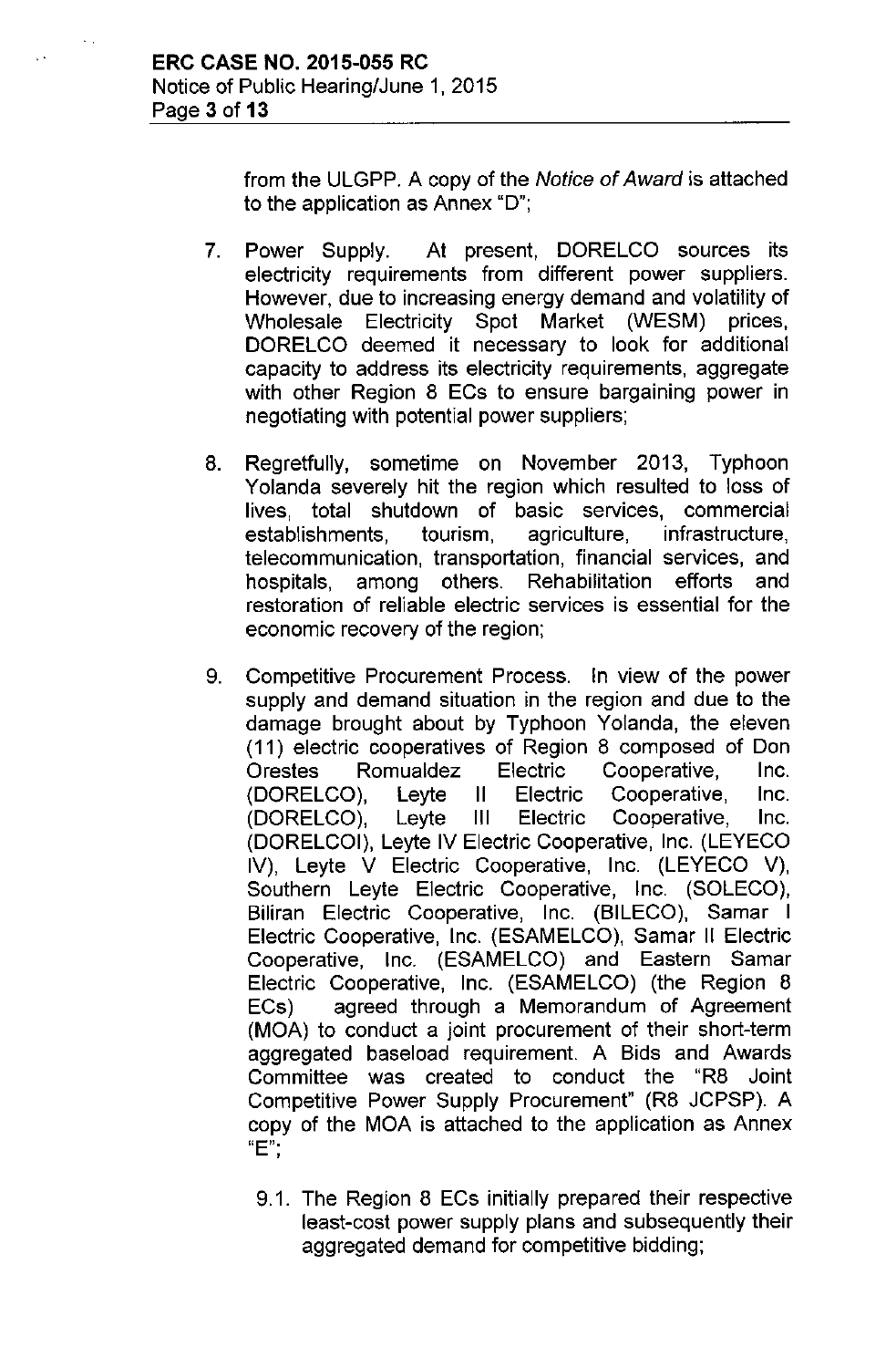- 9.2. The competitive tender was published and announced in the franchise areas of the Region 8 ECs. **In** addition, prospective Bidders (GENCOs, **IPP** Administrators and Wholesale Aggregators) were invited;
- 9.3. Scope of the Bid. The capacity offered by the winning bidder shall be allocated among the eleven (11) Region 8 ECs in proportion to their declared demand. A bidder may offer to supply capacity that is less than or equal to the aggregated baseload requirement in any or all of the contract years in increments of 1 MW. **In** the event that some winning bidders offered less than 11 MW, the loads shall be optimally allocated in such a way that the blended price from the R8 JCPSP is almost the same. In the event multiple bidders are declared winners for any contract year, all winning bidders shall enter into individual power supply agreements with each of the 11 ECs;
- 9.4. Bidders who signified their intention to join by buying the Bidding Documents attended Pre-Bid Conferences where they gave their comments and sought clarification on the bidding requirements and process. The BAC issued Bid Bulletins and the Final Instruction to Bidders;
- 9.5. The process followed the 2-envelope system, the legal requirements and proof of financial and technical capability in the first and the commercial offer in the second. Bids were evaluated based on an Evaluation Framework released to the bidders;
- 9.6. After evaluating the bids of each supplier, on November 14, 2014, the BAC issued a Notice of Award declaring TRANS-ASIA as a winning bidder of 40 MW for Contract Year 2015 with a Lowest Calculated Responsive Bid Effective Price of PhP5.5489/kWh and an Offered Capacity of 20 MW for 2016 with a Lowest Calculated Responsive Bid Effective Price of PhP5.611/kWh;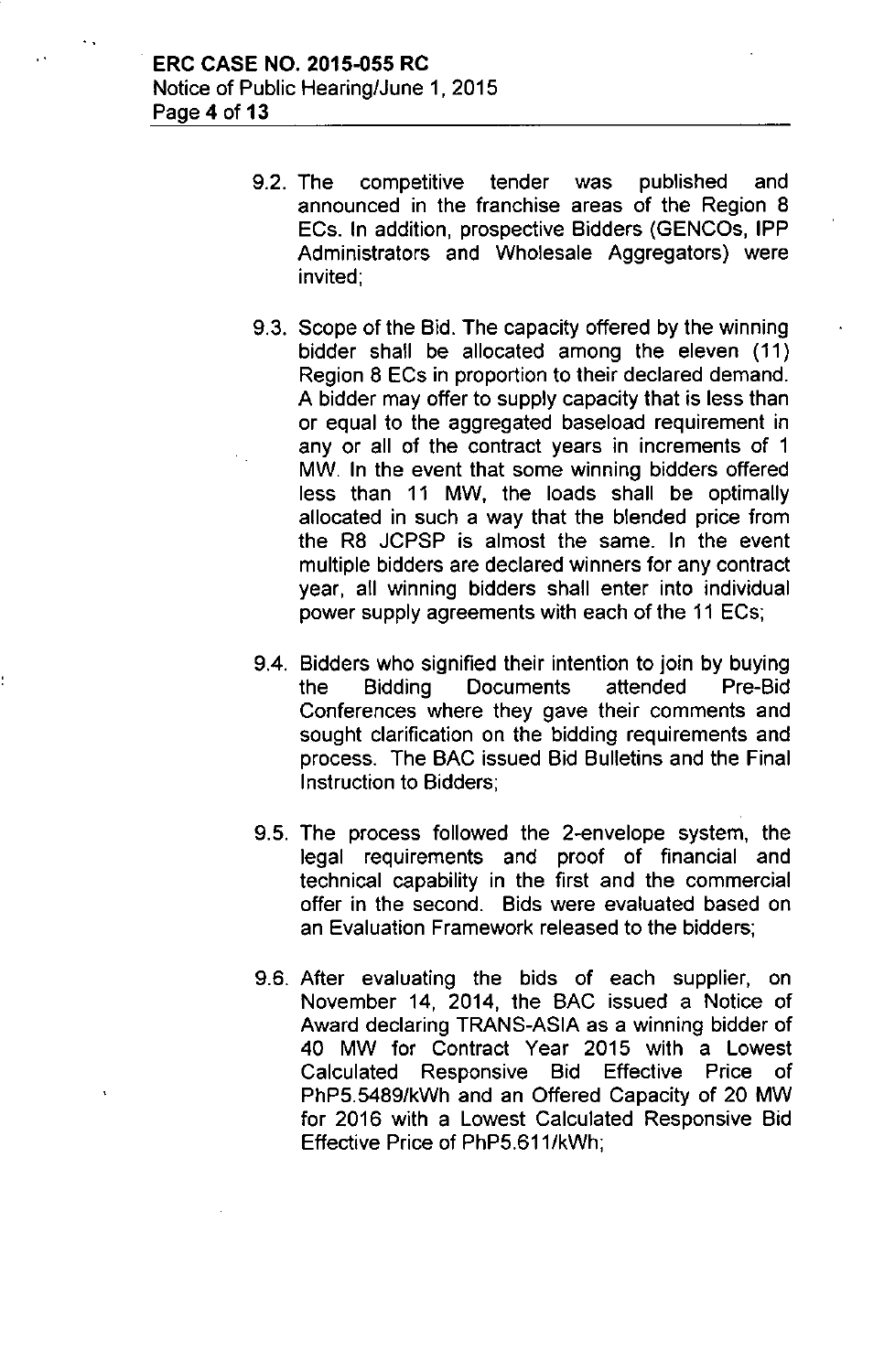$\sim$ 

### Abstract of the Power Supply Agreement and Related Information

10. The PSA between DORELCO and TRANS-ASIA is the result of a joint procurement process for the short-term aggregated baseload power supply for 2015-2018 of Region 8 ECs;

### Salient Features

- 11. The PSA, between DORELCO and TRANS-ASIA contains the following salient terms and conditions:
	- *11.1. Term.* The PSA shall have a term of two (2) years beginning December 26, 2014 to December 25, 2016. Commencement of supply of the Contracted Capacity shall be subject to the fulfillment of certain Conditions Precedent as provided in the PSA;
	- *11.2. Contracted Capacitv.* The Contracted Capacity for DORELCO for Contract Year 2015 only 2 MW;
	- *11.3. Delivery Points.* TRANS-ASIA shall supply the Contracted Capacity at the Market Trading Nodes of the ULGPP or from TRANS-ASIA's other electricity supply sources in case of Replacement Power;
	- 11 .4. *Unutilized Capacity and Exchange of Contracted Capacities.* The unutilized capacity, if any, of DORELCO may be used by other Region 8 ECs or sold to the WESM;
	- *11.5. Replacement Power on Scheduled and/or Unscheduled Outages of ULGPP.* In the event that TRANS-ASIA is unable to deliver, or cause to be delivered, the Contracted Capacity, or a portion thereof, from the ULGPP for reasons not constituting a Force Majeure Event, TRANS-ASIA shall deliver, or cause to be delivered, said Contracted Capacity, or a portion thereof, at the Delivery Point from other generation or supply sources, including the WESM, at the Electricity Fees as provided in PSA;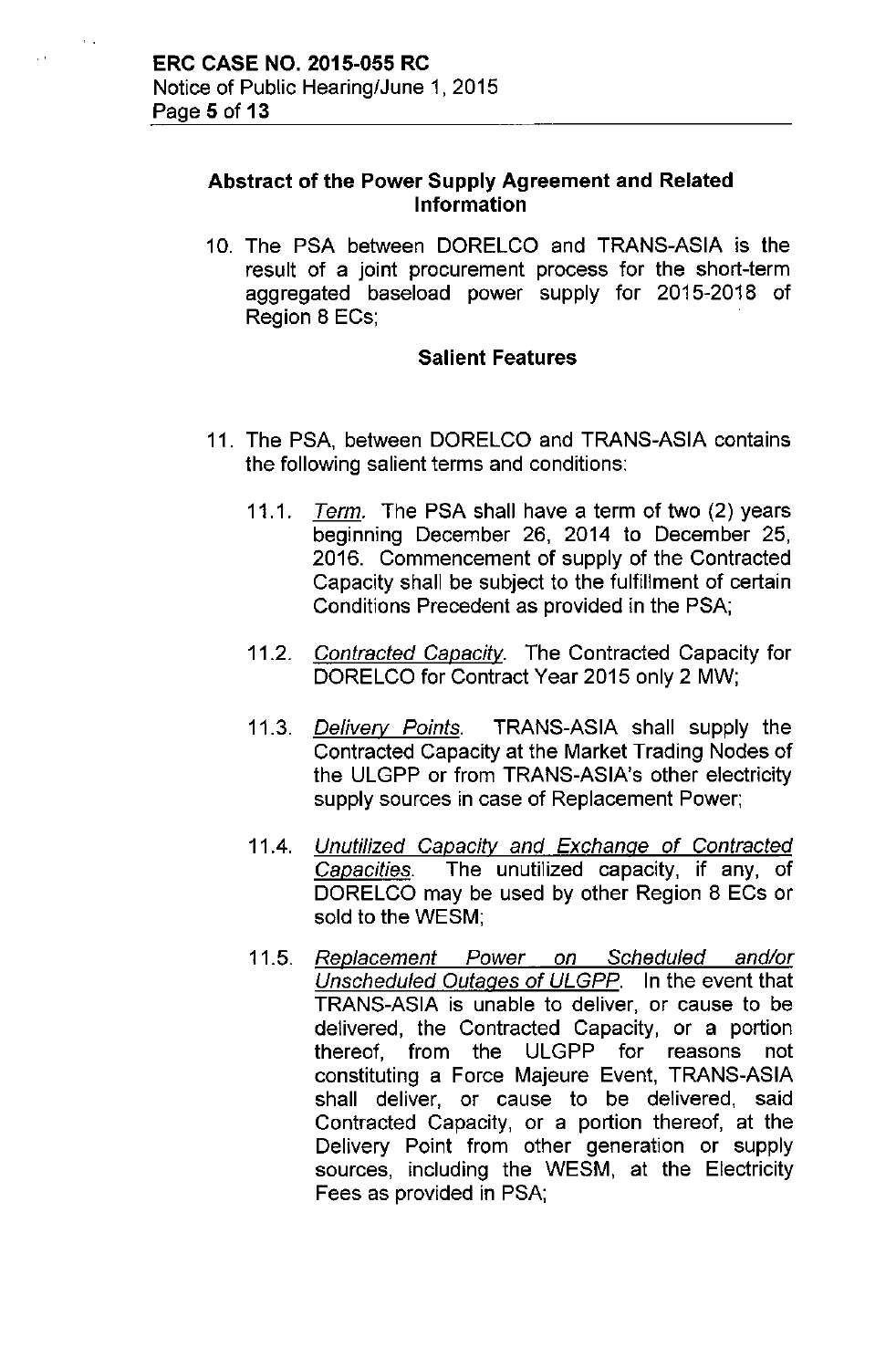*11.6. Electricitv Fees.* The BUYER shall purchase the electricity supplied by the TRANS-ASIA at a monthly Electricity Fee (EF), in PhP, computed as follows:

$$
EF = CC * H_T * [LPC * (0.7003 * \frac{LCPIn}{LCPIr} + 0.2997) + FPC * FXn * (0.4497 * \frac{FCPin}{FCPIr} + 0.5503)]
$$

Where:

 $\ddotsc$ 

- Electricity Fee  $=$ Electricity Fee, in PhP
- $CC =$ Contracted Capacity
- $HT = Total number of hours in the Billing$ Period
- $LPC =$   $=$   $Local$  Price PhP1.7465/kWh Component;
- LCPln = Philippine Consumer Price Index of the calendar month corresponding the billing period, for All Income Households - All Items (2006=100), as published by the Philippine National Statistics Coordination Board (or its substitute or replacement agency, as the case may be)
- LCPlr = September 2014 Philippine Consumer Price Index for All Income Households -All Items (2006=100), as published by the Philippine National Statistics Coordination Board (or its substitute or replacement agency, as the case may be)
	- FPC = Foreign Price Component; USD 0.0812 per kWh
	- FXn  $=$ Philippine Peso vs. US Dollar Reference Rate as published by the Bangko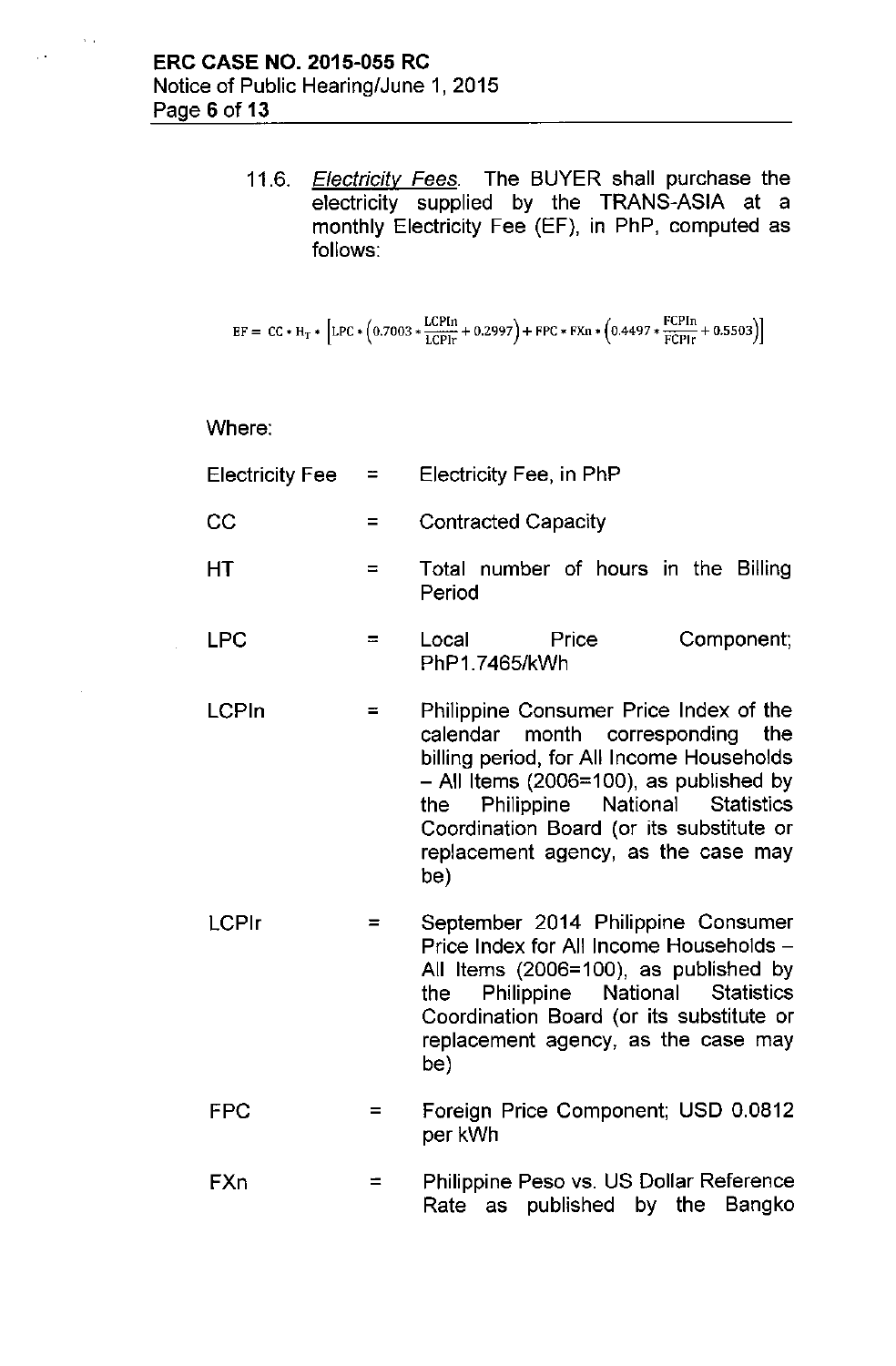..

Sentral ng Pilipinas at the last working day of the Billing Period

- FCPln = US Consumer Price Index, All Items, International Financial Statistics (2010=100) for the calendar month corresponding the Billing Period
- FCPlr = US Consumer Price Index, All Items, International Financial Statistics (2010=100) for the month of September 2014

Should the published indices be unavailable for the corresponding billing month, the most recent available published indices shall be used subject to adjustments in subsequent billings as soon as published indices become available.

Should publication of any or all of the required indices be discontinued for a reasonable period of time, the parties shall mutually agree on a new Inflation Factor. Pending the new Inflation Factor, the last prevailing Inflation Factor shall be used until the new Inflation Factor is agreed between the parties and subject to retroactive adjustment.

*11.7. Charges for the account* of *DORELCo.* All WESM Charges for the delivery of the Contracted Capacity charged by the WESM trader of ULGPP, and other regulatory charges including all corresponding cost recoveries of ancillary services in the Reserve Market imposed upon the generators, shall be for the account of DORELCO. Value Added Tax (VAT) shall be charged and passed on to the DORELCO in accordance with applicable law. All other charges, fees, taxes and liabilities which may be imposed on, charged to, or incurred by TRANS-ASIA relative to the delivery of electricity to DORELCO shall be for the account of DORELCO;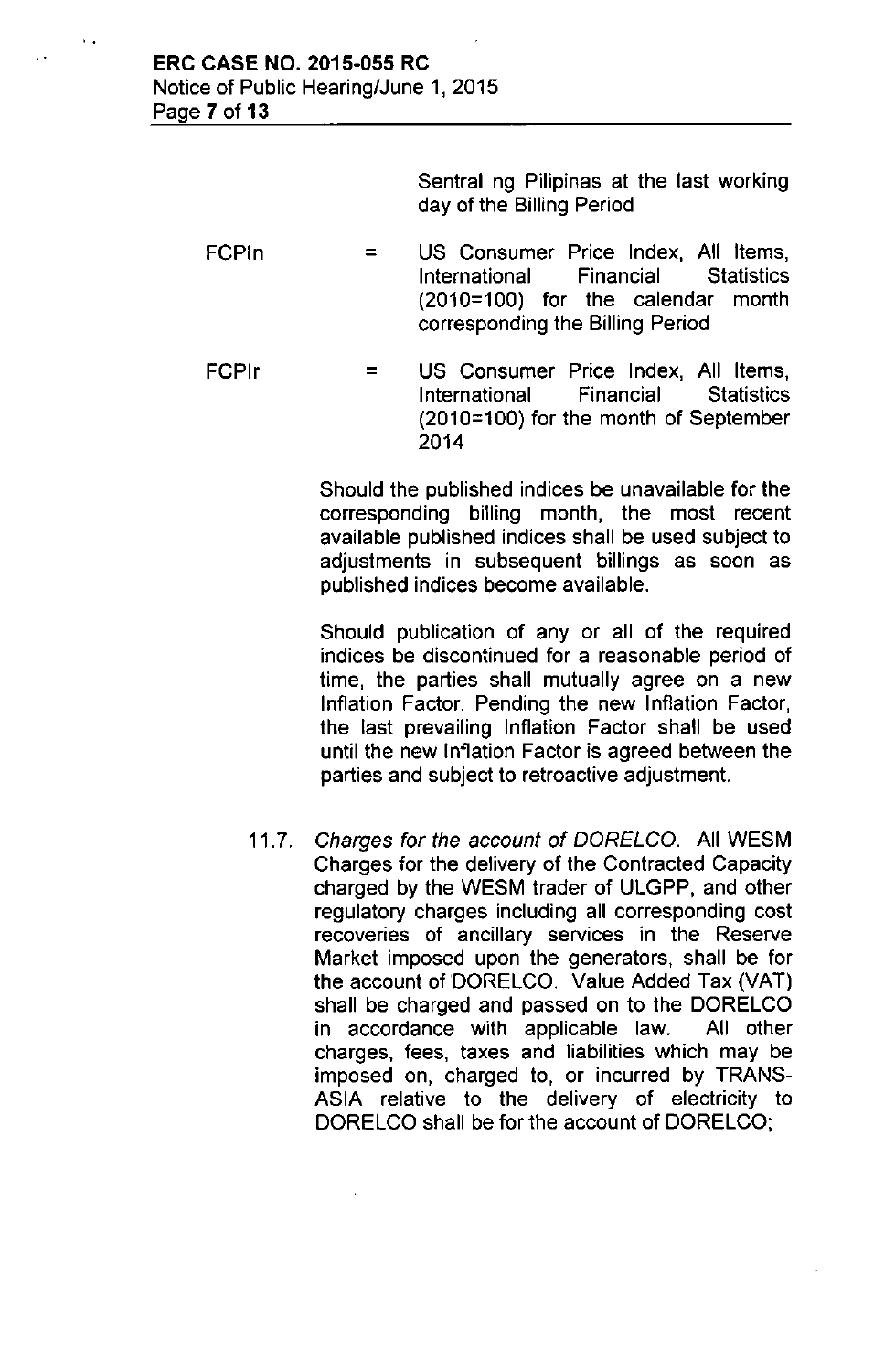$\ddot{\phantom{a}}$ 

## Advantages of TRANS-ASiA's Supply and Rate Impact

- 12. The EPIRA established a new policy, legal structure and regulatory framework for the restructuring of the electric power industry to stimulate and create points of competition. As economic growth is interdependent with power intensive activities, the necessity of a free, open and competitive system in electricity supply in a regime of transparent and reasonable prices of electricity is necessary. Low power rates, sufficient capacity and an environment protective of investors and consumers are the end goals of the EPIRA;
- 13. Competition can be the best form of market regulation, it is premised on electricity suppliers ensuring that they give the best offer, advantage over competitors in terms of pricing, value-added benefits, quality of service ultimately resulting to consumers getting the best price for reliable supply of electricity;
- 14. The process adopted by the Region 8 ECs in choosing its power supplier ensures that DORELCO and its member consumers achieve least cost supply of power through joint power supply planning and competitive procurement process;
- 15. The Electricity Fees as provided in the PSA is advantageous to DORELCO's consumers given that the Region 8 ECs set simplified parameters to be followed by the bidders during the JCPSP;
	- 15.1. The market-based rate of TRANS-ASIA is the lowest compared to other generation companies who participated in the R8 JCPSP;
	- 15.2. The indexation in the Electricity Fee is intended to provide for fair and transparent adjustment in fees to reflect specific and verifiable fluctuations in inflation and foreign exchange for the duration of the PSA,
- 16. DORELCO has simulated and forecasted the effect of the inclusion of TRANS-ASiA's supply from the ULGPP: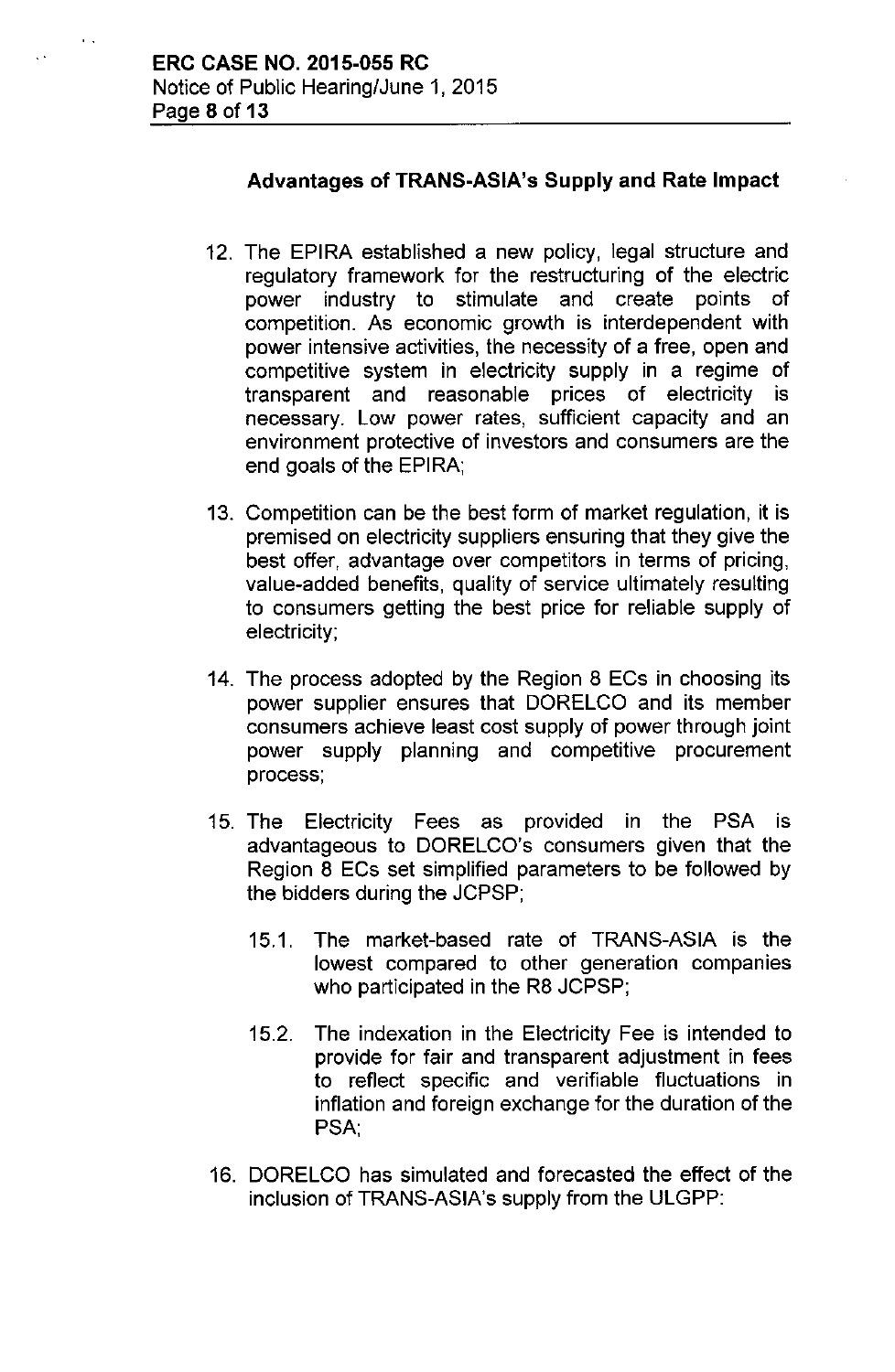Notice of Public Hearing/June 1, 2015 Page 9 of 13

| the Year 2015:    |                                         |                                |                                      |                             |  |  |
|-------------------|-----------------------------------------|--------------------------------|--------------------------------------|-----------------------------|--|--|
| <b>Supplier</b>   | Forecasted<br>2015<br>Quantity<br>(kWh) | <b>Percent</b><br><b>Share</b> | 2015<br>Average<br>Rate<br>(PhP/kWh) | Weighted<br>Average<br>Rate |  |  |
|                   | 14,235,000.00                           | 19.74%                         | 4.8265                               |                             |  |  |
| $\overline{2}$    | 26,280,000.00                           | 36.44%                         | 5.2323                               |                             |  |  |
| <b>TRANS-ASIA</b> | 17,520,000.00                           | 24.30%                         | 5.5489                               | 5.7128                      |  |  |
| <b>WESM</b>       | 14,078,016.80                           | 19.52%                         | 7.7098                               |                             |  |  |
| Total             | 72,113,016.80                           | 100%                           |                                      |                             |  |  |

Simulation of Generation Mix Rate with TRANS-ASIA for

Simulation of Generation Mix Rate without TRANS-ASIA for the Year 2015

| <b>Supplier</b>   | <b>Forecasted</b><br>2015<br><b>Quantity</b><br>(kWh) | <b>Percent</b><br><b>Share</b> | 2015<br>Average<br>Rate<br>(PhP/kWh) | Weighted<br>Average<br>Rate |
|-------------------|-------------------------------------------------------|--------------------------------|--------------------------------------|-----------------------------|
|                   | 14,235,000.00                                         | 19.74%                         | 4.8265                               |                             |
|                   | 26,280,000.00                                         | 36.44%                         | 5.2323                               |                             |
| <b>TRANS-ASIA</b> | 0.00                                                  |                                |                                      | 5.8529                      |
| <b>WESM</b>       | 31,598,016.80                                         | 43.82%                         | 6.8314                               |                             |
| Total             | 72,113,016.80                                         | 100%                           |                                      |                             |

# Generation Rate Impact: -0.1401

17. Clearly, entering into a PSA with TRANS-ASIA would significantly reduce DORELCO's exposure to volatilities in the WESM considering and result to more stable electricity prices which will redound to the benefit of the member consumers;

## Allegations in Support of the Motion for Provisional Authority

- 18. The provisional approval of the instant Application, including the rate structure as embodied in the PSA, which will facilitate the timely implementation of the PSA, is imperative and warranted;
- 19. It will facilitate TRANS ASIA's supply of additional capacity to DORELCO at the soonest possible time;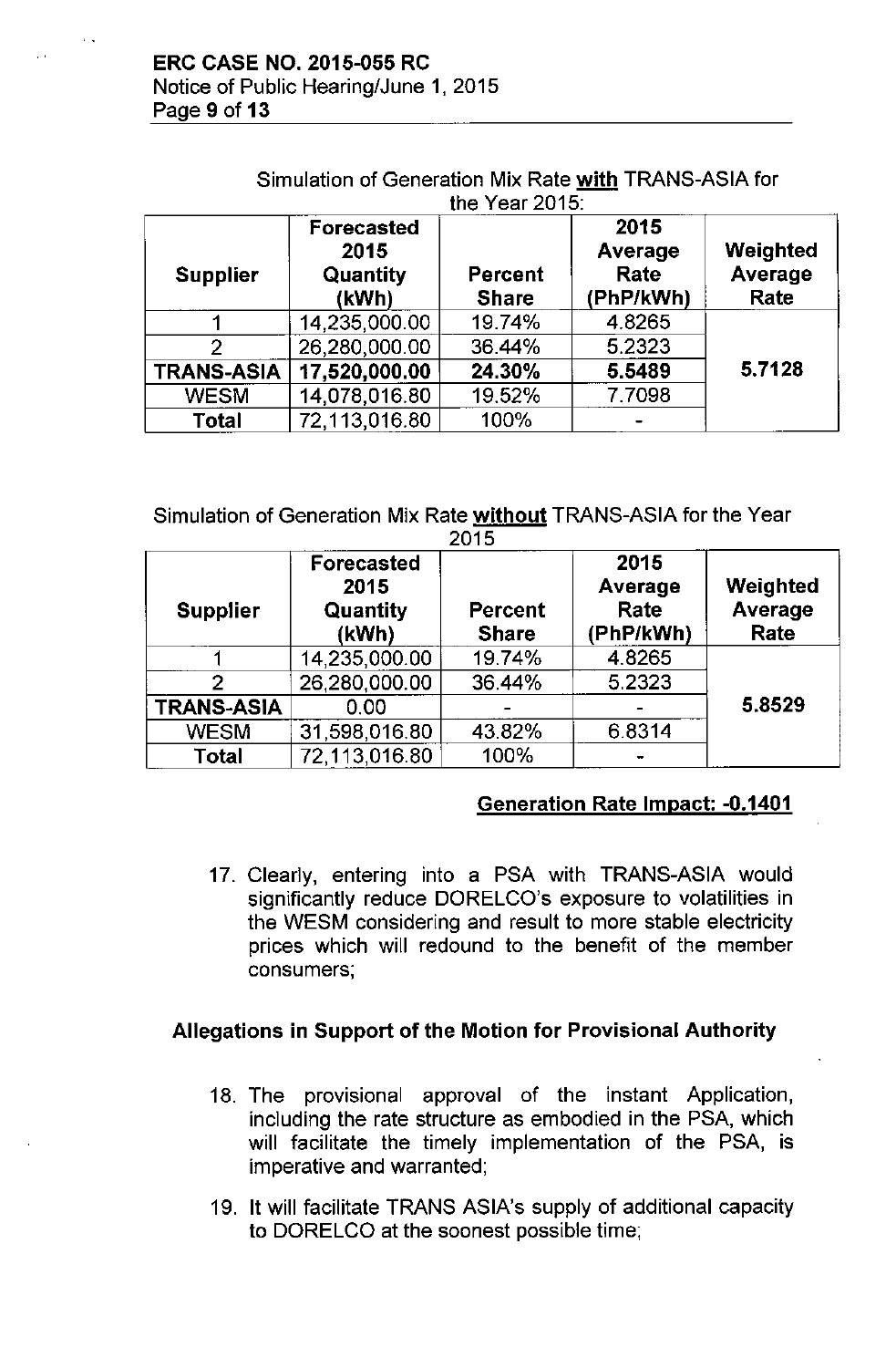- 19.1. DORELCO needs such additional capacity not only to address the shortage of its power supply, but also to secure a more stable, reliable and efficient source of power supply;
- 19.2. Considering the continuous recovery efforts of the local government within DORELCO's franchise area, the necessity of stable, continuous, reliable supply of electricity is imperative to ensure that rehabilitation plans brought about by the damage due to Typhoon Yolanda are not discontinued or impeded. More importantly, reliable, uninterrupted and continuous electric supply will sustain, alleviate and boost the economic, financial and social development in the area;
- 19.3. Further, the supply of energy by TRANS-ASIA constitutes 24.30% of DORELCO's electricity requirements, pending hearing and in the absence of any provisional authority, DORELCO, its memberconsumers and the local government will gravely suffer as there is uncertainty in the supply of electricity. Likewise, the provisional approval of the instant application will allow DORELCO to avail of the advantages of low power cost. The additional capacity will not only address DORELCO's needs but the ECs' power requirements;
- 20. Significantly, the immediate implementation of the PSA will benefit all the electricity consumers;
- 21. The provisional approval of the instant application at the rate structure as provided in the PSA is also necessary for TRANS-ASIA to allow it operate at sustainable and viable levels necessary for TRANS-ASIA to fully pay all its contractual obligations and costs under its IPPA Agreement with PSALM. It will also allow DORELCO to charge and collect the respective electricity fees as provided in the PSA from its member consumers;
- 22. They pray for the provisional approval of the instant application pursuant to Rule 14 of the Commission's Rules of Practice and Procedure;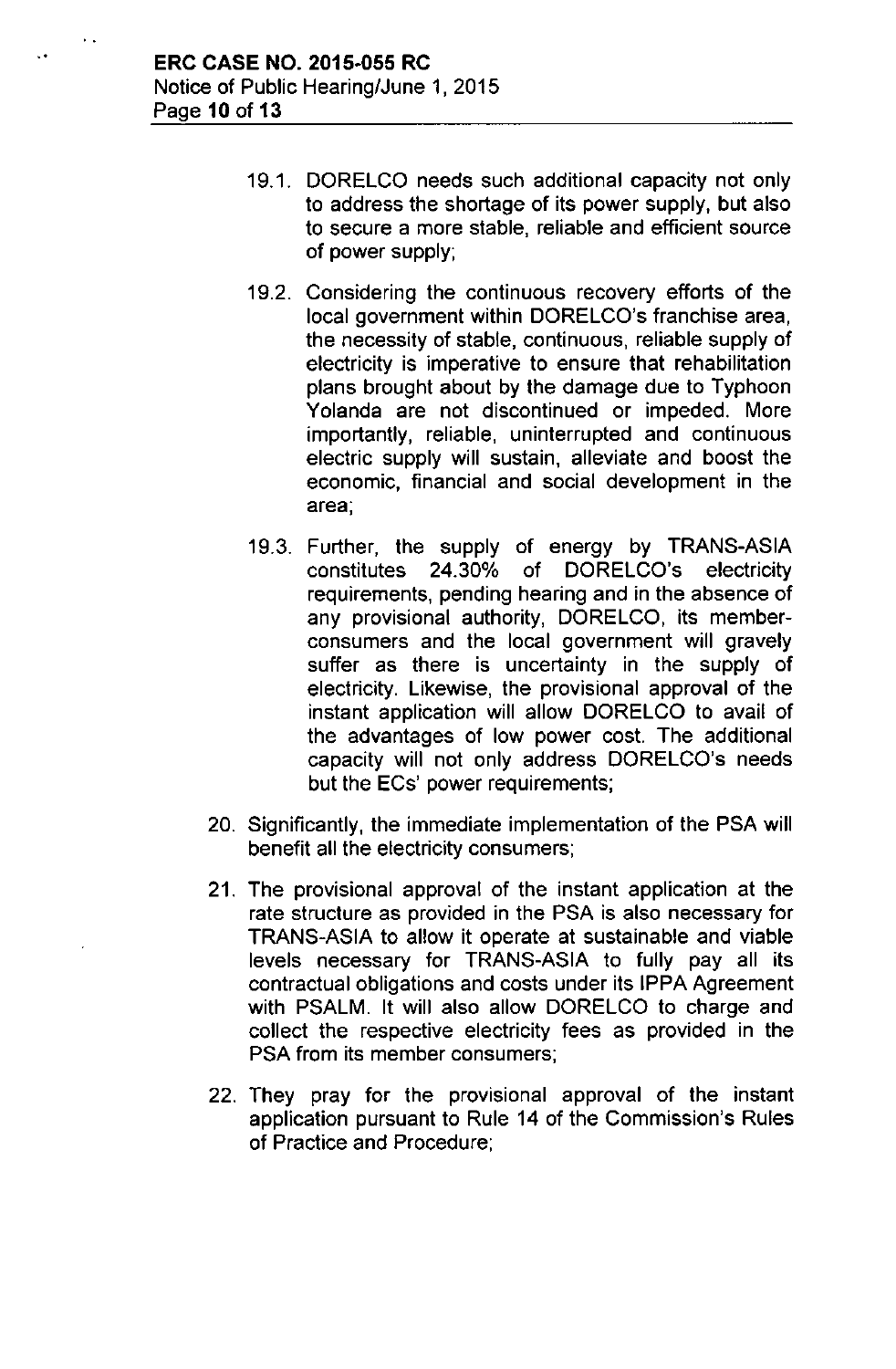## Allegations in Support of the Motion for Confidential Treatment of Annex "N"

- 23. Pursuant to Rule 4, Section 1 of the Rules of Practice and Procedure, they move for the confidential treatment of Annex "N" as they contain data, information, calculations, assumptions, formula which constitute trade secrets and which the TRANS-ASIA has the sole proprietary interest thereof. TRANS-ASIA will stand to be unduly prejudiced should it be disclosed to the public;
- 24. As ruled in *Air Philippines Corporation* vs. *Pennswell, Inc.,'* a trade secret may consist of any formula, pattern, device or compilation of information that is used in one's business and gives the employer an opportunity to obtain an advantage over competitors who do not possess the information. It is indubitable that trade secrets constitute proprietary rights and jurisprudence has consistently acknowledged the private character of trade secrets;
- 25. They submitted one (1) copy of Annex "N" in a sealed envelope, with the envelope and each page thereof stamped with the word "Confidential"; and
- 26. They pray that the Commission:
	- a. Pending hearing, immediately issue an Order provisionally approving the PSA and authorizing the rate structure as embodied therein. Further, that such rate structure as applied be allowed retroactive implementation starting December 26, 2014 so as to authorize DORELCO to pass on the full amount of the fees and charges under the PSA to its consumers;
	- b. After due hearing, a final authority be issued authorizing the PSA including the rate structure as applied and finally approving retroactive implementation of the rate structure starting December 26, 2014 so as to authorize DORELCO to pass on the full amount of the fees and charges under the PSA to its consumers; and
	- c. An Order be issued granting the motion for confidential treatment of Annex "N", directing their non-disclosure pursuant to Rule 4 of the Rules of Procedure and

<sup>1</sup>GR No. 172835, December 19, 2007.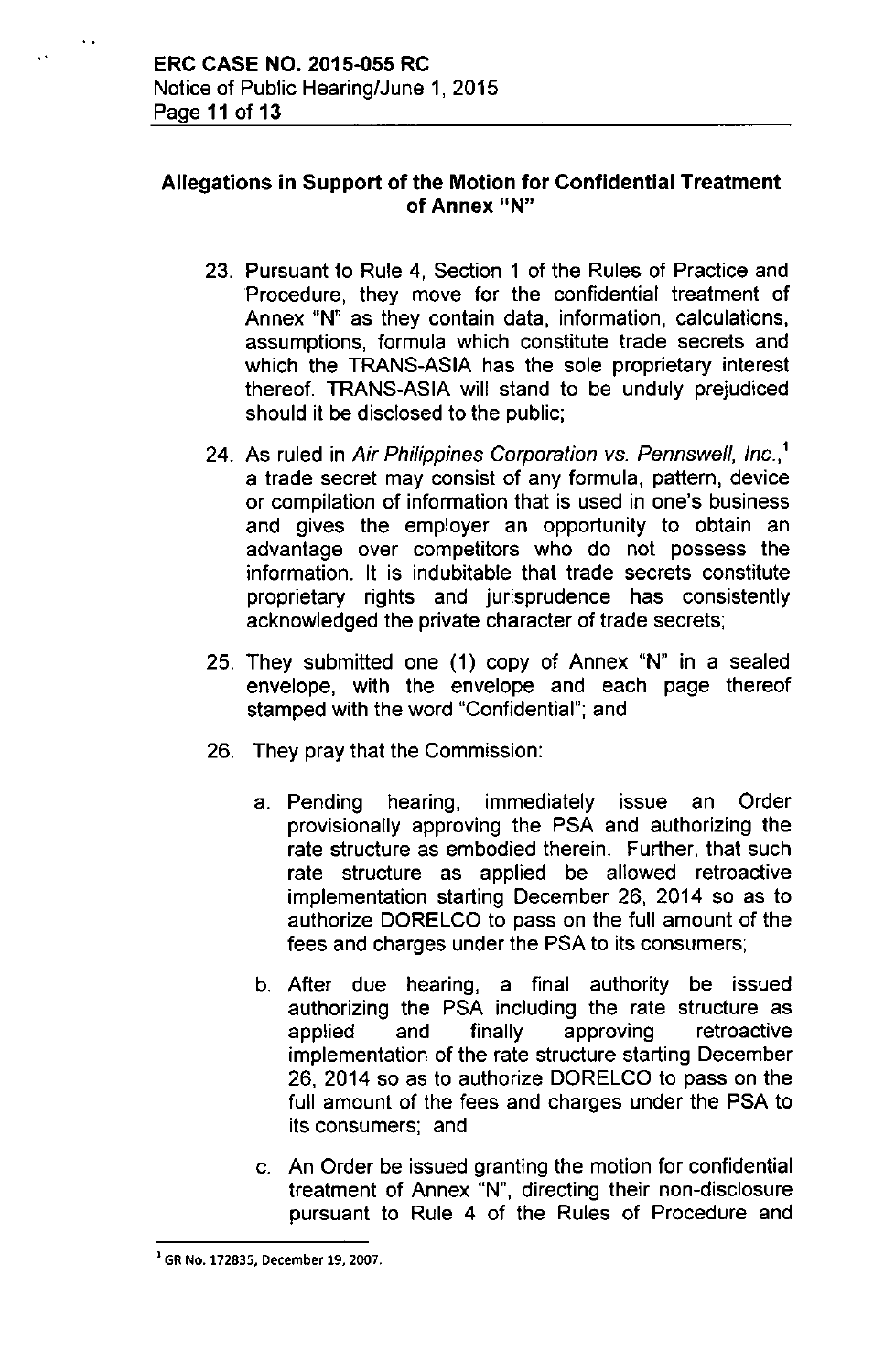## prescribing the guidelines for the protection thereof.

The Commission has set the instant application for jurisdictional hearing, expository presentation, pre-trial conference and evidentiary hearing on the following dates and venues:

| <b>Date</b>                                                                                                     | <b>Venue</b>                                                                                                                             | <b>Particulars</b>                                                                                                                                                          |  |
|-----------------------------------------------------------------------------------------------------------------|------------------------------------------------------------------------------------------------------------------------------------------|-----------------------------------------------------------------------------------------------------------------------------------------------------------------------------|--|
| 30,<br>2015<br>June<br>(Tuesday)<br>at<br>ten<br>o'clock<br>the I<br>in<br>(10:00)<br>morning<br>A.M.           | ERC Hearing Room,<br>$15^{\text{th}}$<br>Floor, Pacific<br>Center Building, San<br>Miguel<br>Avenue,<br>Ortigas<br>Center,<br>Pasig City | <b>Jurisdictional Hearing</b>                                                                                                                                               |  |
| July<br>23,<br>2015<br>(Thursday)<br>two l<br>at<br>o'clock<br>the $\vert$<br>in<br>(2:00)<br>afternoon<br>P.M. | DORELCO's<br>Main<br>Office, Barangay<br>San Roque, Tolosa,<br>Leyte                                                                     | Jurisdictional<br>Hearing<br>(Confirmation<br>οt<br>Jurisdictional<br>Compliance), Expository<br>Presentation, Pre-Trial<br>Conference<br>and<br><b>Evidentiary Hearing</b> |  |

All persons who have an interest in the subject matter of the proceeding may become a party by filing, at least five (5) days prior to the initial hearing and subject to the requirements in the ERC's Rules of Practice and Procedure, a verified petition with the Commission giving the docket number and title of the proceeding and stating: (1) the petitioner's name and address; (2) the nature of petitioner's interest in the subject matter of the proceeding, and the way and manner in which such interest is affected by the issues involved in the proceeding; and (3) a statement of the relief desired.

All other persons who may want their views known to the Commission with respect to the subject matter of the proceeding may file their opposition to the application or comment thereon at any stage of the proceeding before the applicants conclude the presentation of their evidence. No particular form of opposition or comment is required, but the document, letter or writing should contain the name and address of such person and a concise statement of the opposition or comment and the grounds relied upon.

All such persons who may wish to have a copy of the application may request the applicants, prior to the date of the initial hearing, that they be furnished with a copy of the application. The applicants are hereby directed to furnish all those making such